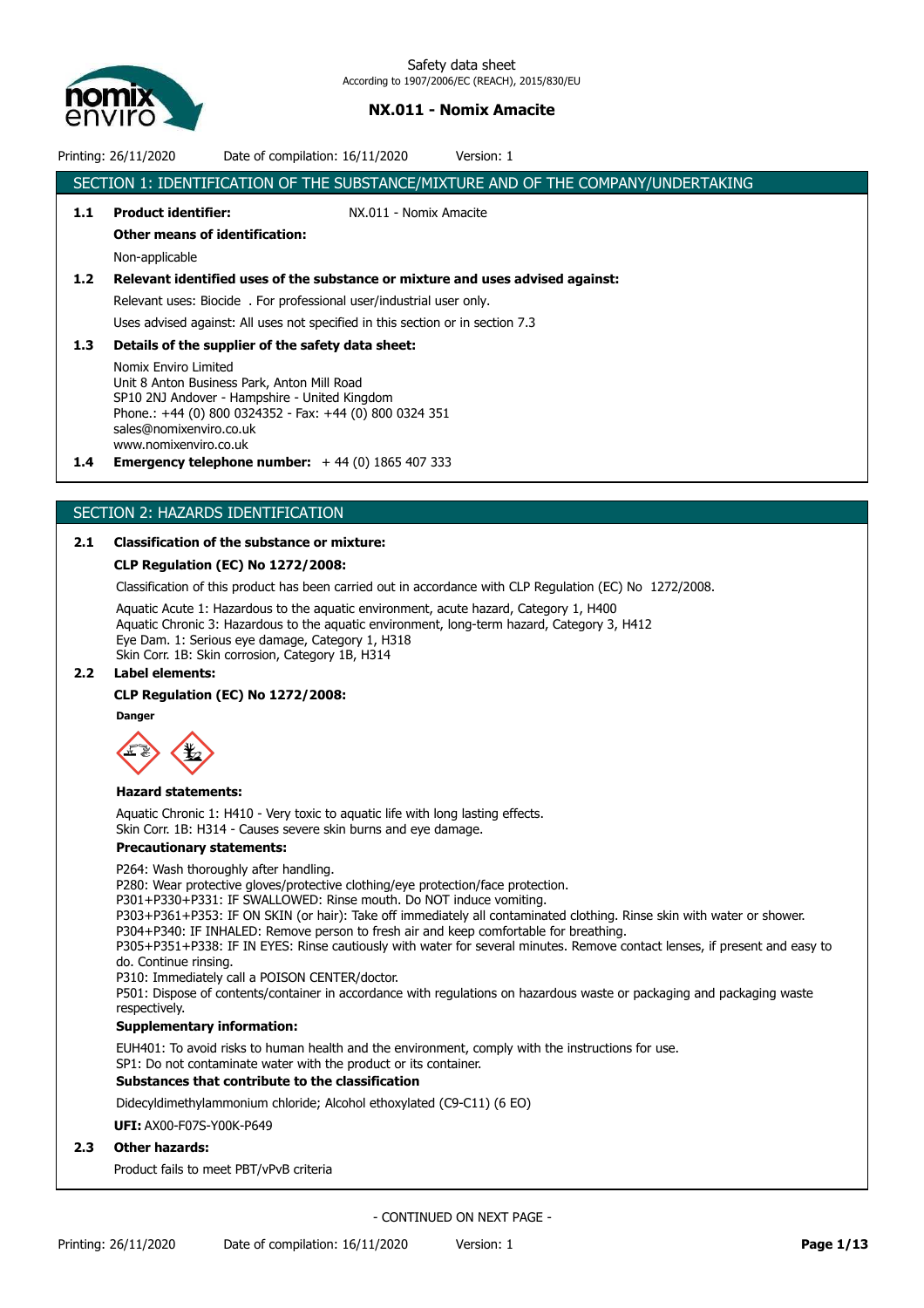

Printing: 26/11/2020 Date of compilation: 16/11/2020 Version: 1

# SECTION 3: COMPOSITION/INFORMATION ON INGREDIENTS

### **3.1 Substance:**

Non-applicable

### **3.2 Mixture:**

**Chemical description:** Aqueous mixture composed of biocides

### **Components:**

In accordance with Annex II of Regulation (EC) No 1907/2006 (point 3), the product contains:

|               | <b>Identification</b>                                                  |                                        | Chemical name/Classification                                                                        |                 | Concentration |
|---------------|------------------------------------------------------------------------|----------------------------------------|-----------------------------------------------------------------------------------------------------|-----------------|---------------|
| CAS:          | 77-92-9                                                                | Citric Acid(1)                         |                                                                                                     | Self-classified |               |
| EC:<br>Index: | 201-069-1<br>Non-applicable<br>REACH: 01-2119457026-42-<br><b>XXXX</b> | <b>Regulation 1272/2008</b>            | Eye Irrit. 2: H319 - Warning                                                                        | U               | $25 - 50%$    |
| CAS:          | 7173-51-5<br>230-525-2                                                 |                                        | Didecyldimethylammonium chloride <sup>(1)</sup>                                                     |                 |               |
| EC:<br>Index: | 612-131-00-6<br>REACH: 01-2119945987-15-<br><b>XXXX</b>                | <b>Regulation 1272/2008</b>            | Acute Tox. 3: H301; Aquatic Acute 1: H400; Aquatic Chronic 2: H411; Skin Corr.<br>1B: H314 - Danger |                 | $5 - 10%$     |
| CAS:          | $67 - 63 - 0$                                                          | propan-2-ol $(1)$                      |                                                                                                     | ATP CLP00       |               |
| EC:<br>Index: | 200-661-7<br>603-117-00-0<br>REACH: 01-2119457558-25-<br><b>XXXX</b>   | <b>Requlation 1272/2008</b>            | Eye Irrit. 2: H319; Flam. Liq. 2: H225; STOT SE 3: H336 - Danger                                    |                 | $3 - 5%$      |
| CAS:          | 68439-46-3                                                             | Alcohol ethoxylated (C9-C11) (6 EO)(1) |                                                                                                     | Self-classified |               |
| EC:<br>Index: | 614-482-0<br>Non-applicable<br>REACH: 01-2119980051-45-<br><b>XXXX</b> | <b>Regulation 1272/2008</b>            | Acute Tox. 4: H302; Eye Dam. 1: H318 - Danger                                                       |                 | $3 - 5%$      |

<sup>(1)</sup> Substances presenting a health or environmental hazard which meet criteria laid down in Regulation (EU) No. 2015/830

To obtain more information on the hazards of the substances consult sections 11, 12 and 16.

### **Other information:**

| <b>Identification</b>            |                | M-factor |
|----------------------------------|----------------|----------|
| Didecyldimethylammonium chloride | 10<br>Acute    |          |
| EC: 230-525-2<br>CAS: 7173-51-5  | <b>Chronic</b> |          |

## SECTION 4: FIRST AID MEASURES

### **4.1 Description of first aid measures:**

Request medical assistance immediately, showing the SDS of this product.

### **By inhalation:**

This product is not classified as hazardous through inhalation. However, in case of intoxication symptoms it is recommended to remove the person affected from the area of exposure, provide clean air and keep at rest. Request medical attention if symptoms persist.

### **By skin contact:**

Remove contaminated clothing and footwear, rinse skin or shower the person affected if appropriate with plenty of cold water and neutral soap. In serious cases see a doctor. If the product causes burns or freezing, clothing should not be removed as this could worsen the injury caused if it is stuck to the skin. If blisters form on the skin, these should never be burst as this will increase the risk of infection.

### **By eye contact:**

Rinse eyes thoroughly with lukewarm water for at least 15 minutes. Do not allow the person affected to rub or close their eyes. If the injured person uses contact lenses, these should be removed unless they are stuck to the eyes, in which case this could cause further damage. In all cases, after cleaning, a doctor should be consulted as quickly as possible with the SDS of the product.

### **By ingestion/aspiration:**

Request immediate medical assistance, showing the SDS of this product. Do not induce vomiting, because its expulsion from the stomach can be hazardous to the mucus of the main digestive tract, and also risk damage to the respiratory system through inhalation. Rinse out the mouth and throat, as they may have been affected during ingestion. In the case of loss of consciousness do not administer anything orally unless supervised by a doctor. Keep the person affected at rest.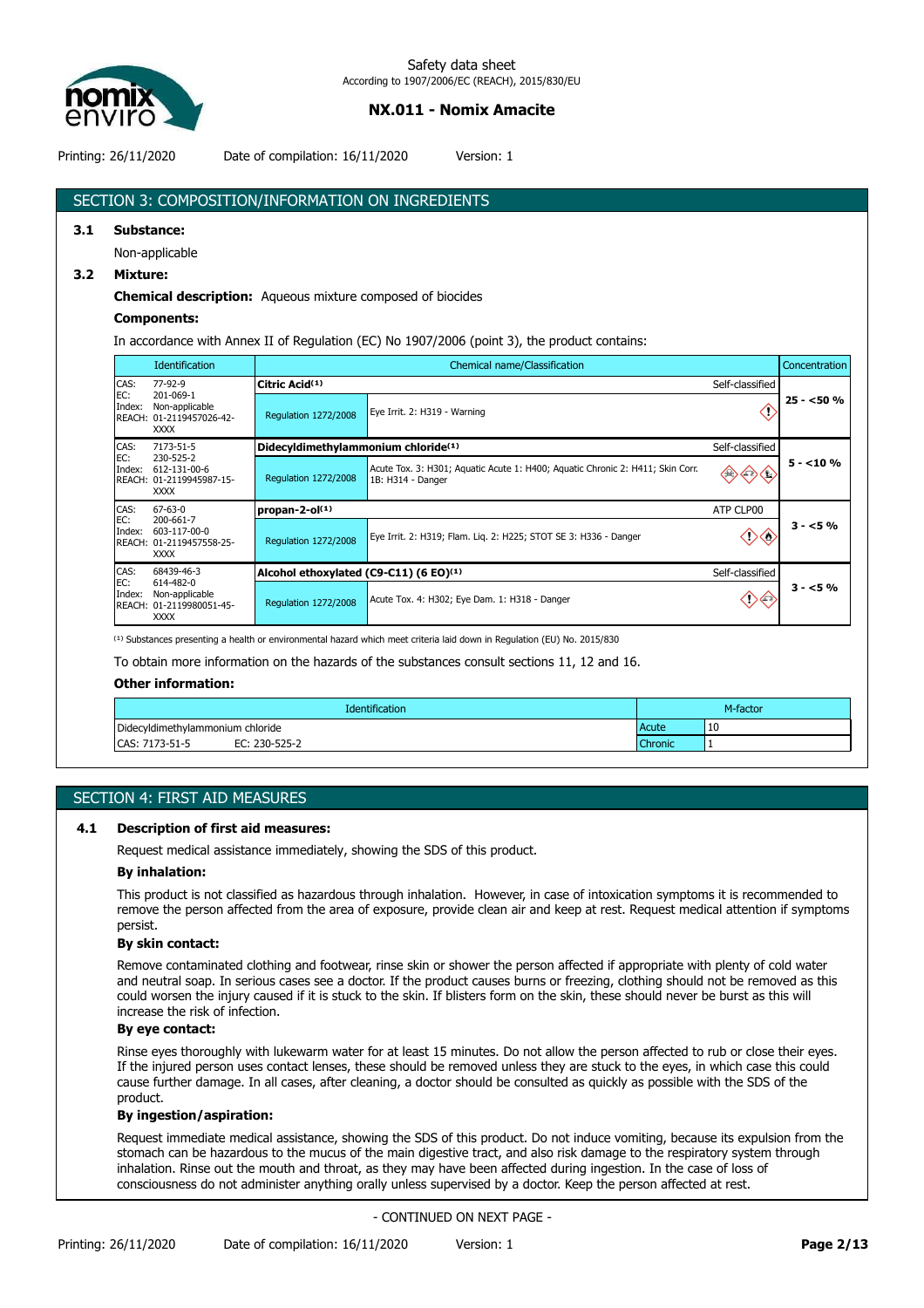

Printing: 26/11/2020 Date of compilation: 16/11/2020 Version: 1

## SECTION 4: FIRST AID MEASURES (continued)

## **4.2 Most important symptoms and effects, both acute and delayed:**

Acute and delayed effects are indicated in sections 2 and 11.

### **4.3 Indication of any immediate medical attention and special treatment needed:**

Non-applicable

## SECTION 5: FIREFIGHTING MEASURES

### **5.1 Extinguishing media:**

### **Suitable extinguishing media:**

Product is non-flammable under normal conditions of storage, manipulation and use, but the product contains flammable substances. In the case of inflammation as a result of improper manipulation, storage or use preferably use polyvalent powder extinguishers (ABC powder), in accordance with the Regulation on fire protection systems.

## **Unsuitable extinguishing media:**

IT IS RECOMMENDED NOT to use full jet water as an extinguishing agent.

### **5.2 Special hazards arising from the substance or mixture:**

As a result of combustion or thermal decomposition reactive sub-products are created that can become highly toxic and, consequently, can present a serious health risk.

## **5.3 Advice for firefighters:**

Depending on the magnitude of the fire it may be necessary to use full protective clothing and self-contained breathing apparatus (SCBA). Minimum emergency facilities and equipment should be available (fire blankets, portable first aid kit,...) in accordance with Directive 89/654/EC.

## **Additional provisions:**

Act in accordance with the Internal Emergency Plan and the Information Sheets on actions to take after an accident or other emergencies. Eliminate all sources of ignition. In case of fire, cool the storage containers and tanks for products susceptible to combustion, explosion or BLEVE as a result of high temperatures. Avoid spillage of the products used to extinguish the fire into an aqueous medium.

## SECTION 6: ACCIDENTAL RELEASE MEASURES

### **6.1 Personal precautions, protective equipment and emergency procedures:**

Isolate leaks provided that there is no additional risk for the people performing this task. Evacuate the area and keep out those without protection. Personal protection equipment must be used against potential contact with the spilt product (See section 8). Above all prevent the formation of any vapour-air flammable mixtures, through either ventilation or the use of an inert medium. Destroy any source of ignition. Eliminate electrostatic charges by interconnecting all the conductive surfaces on which static electricity could form, and also ensuring that all surfaces are connected to the ground.

## **6.2 Environmental precautions:**

Avoid at all cost any type of spillage into an aqueous medium. Contain the product absorbed appropriately in hermetically sealed containers. Notify the relevant authority in case of exposure to the general public or the environment.

# **6.3 Methods and material for containment and cleaning up:**

## It is recommended:

Absorb the spillage using sand or inert absorbent and move it to a safe place. Do not absorb in sawdust or other combustible absorbents. For any concern related to disposal consult section 13.

## **6.4 Reference to other sections:**

See sections 8 and 13.

## SECTION 7: HANDLING AND STORAGE

## **7.1 Precautions for safe handling:**

### A.- Precautions for safe manipulation

Comply with the current legislation concerning the prevention of industrial risks. Keep containers hermetically sealed. Control spills and residues, destroying them with safe methods (section 6). Avoid leakages from the container. Maintain order and cleanliness where dangerous products are used.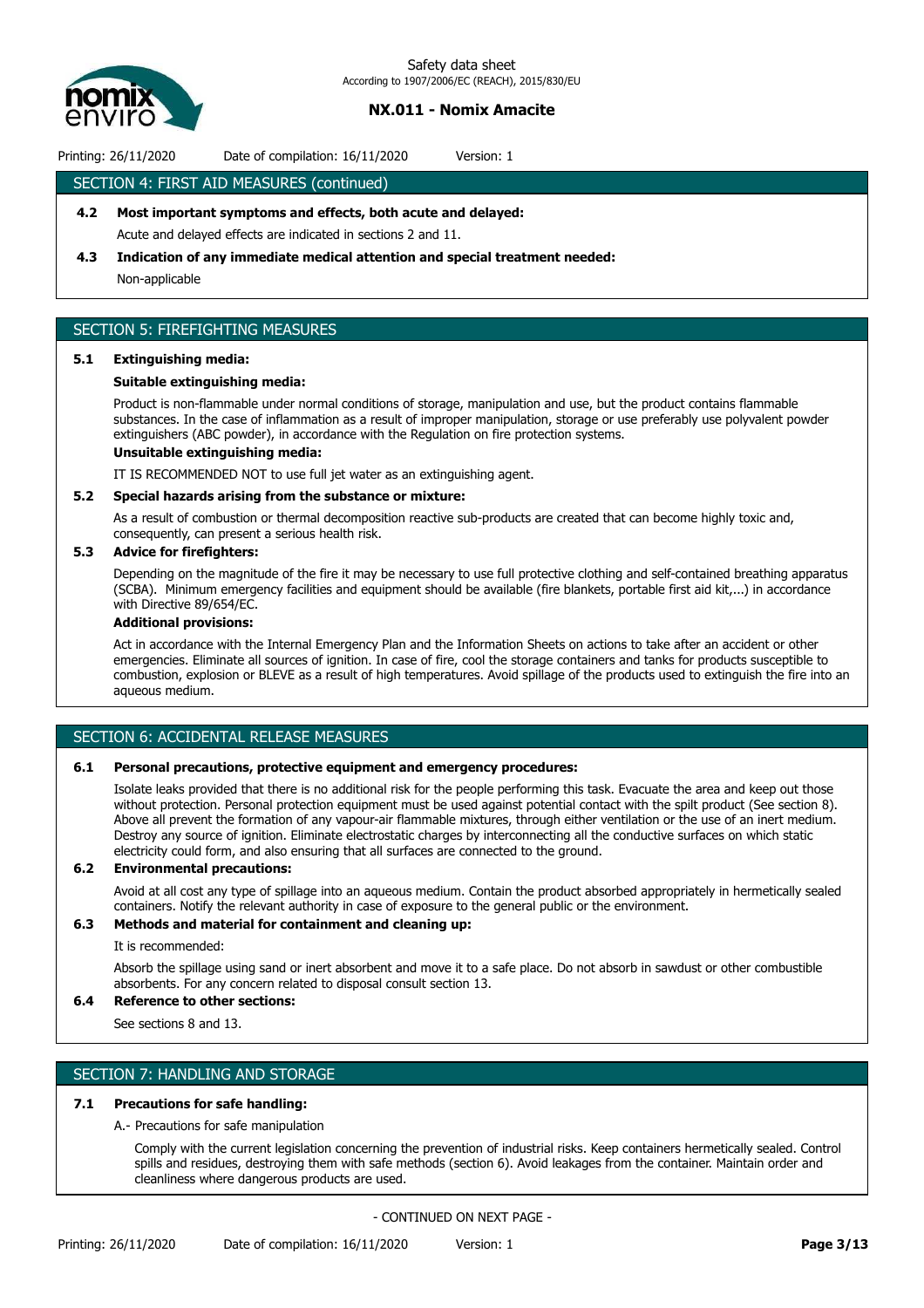

| Printing: 26/11/2020 | Date of compilation: 16/11/2020                                          | Version: 1                                                                                                                                                                                                           |
|----------------------|--------------------------------------------------------------------------|----------------------------------------------------------------------------------------------------------------------------------------------------------------------------------------------------------------------|
|                      | SECTION 7: HANDLING AND STORAGE (continued)                              |                                                                                                                                                                                                                      |
|                      | B.- Technical recommendations for the prevention of fires and explosions |                                                                                                                                                                                                                      |
|                      |                                                                          | Avoid the evaporation of the product as it contains flammable substances, which could form flammable va<br>the presence of sources of ignition. Control sources of ignition (mobile phones, sparks,) and transfer at |

apour/air mixtures in slow speeds to avoid the creation of electrostatic charges. Avoid splashes and pulverizations. Consult section 10 for conditions and materials that should be avoided.

- C.- Technical recommendations to prevent ergonomic and toxicological risks
	- Do not eat or drink during the process, washing hands afterwards with suitable cleaning products.
- D.- Technical recommendations to prevent environmental risks

Due to the danger of this product for the environment it is recommended to use it within an area containing contamination control barriers in case of spillage, as well as having absorbent material in close proximity.

## **7.2 Conditions for safe storage, including any incompatibilities:**

A.- Technical measures for storage

Minimum Temp.: 2 ºC Maximum Temp.: 35 °C Maximum time: 24 Months

- 
- B.- General conditions for storage

Avoid sources of heat, radiation, static electricity and contact with food. For additional information see subsection 10.5

## **7.3 Specific end use(s):**

Except for the instructions already specified it is not necessary to provide any special recommendation regarding the uses of this product.

## SECTION 8: EXPOSURE CONTROLS/PERSONAL PROTECTION

### **8.1 Control parameters:**

Substances whose occupational exposure limits have to be monitored in the workplace:

EH40/2005 Workplace exposure limits, fourth edition, published 2020:

|              | Identification  | Occupational exposure limits     |         |                        |
|--------------|-----------------|----------------------------------|---------|------------------------|
| propan-2-ol  |                 | WEL(8h)                          | 400 ppm | 999 mg/m <sup>3</sup>  |
| CAS: 67-63-0 | FС<br>200-661-7 | $(15 \text{ min})$<br><b>WEL</b> | 500 ppm | 1250 mg/m <sup>3</sup> |

## **DNEL (Workers):**

|                                  |             |                | Short exposure<br>Long exposure |                        |                |
|----------------------------------|-------------|----------------|---------------------------------|------------------------|----------------|
| <b>Identification</b>            |             | Systemic       | Local                           | Systemic               | Local          |
| Didecyldimethylammonium chloride | Oral        | Non-applicable | Non-applicable                  | Non-applicable         | Non-applicable |
| CAS: 7173-51-5                   | Dermal      | Non-applicable | Non-applicable                  | $8.6$ mg/kg            | Non-applicable |
| EC: 230-525-2                    | Inhalation  | Non-applicable | Non-applicable                  | 18.2 mg/m <sup>3</sup> | Non-applicable |
| propan-2-ol                      | <b>Oral</b> | Non-applicable | Non-applicable                  | Non-applicable         | Non-applicable |
| CAS: 67-63-0                     | Dermal      | Non-applicable | Non-applicable                  | 888 mg/kg              | Non-applicable |
| EC: 200-661-7                    | Inhalation  | Non-applicable | Non-applicable                  | 500 mg/m $3$           | Non-applicable |

## **DNEL (General population):**

|                       |            |                 | Short exposure |                     | Long exposure  |
|-----------------------|------------|-----------------|----------------|---------------------|----------------|
| <b>Identification</b> |            | <b>Systemic</b> | Local          | Systemic            | Local          |
| propan-2-ol           | Oral       | Non-applicable  | Non-applicable | 26 ma/ka            | Non-applicable |
| CAS: 67-63-0          | Dermal     | Non-applicable  | Non-applicable | 319 ma/ka           | Non-applicable |
| EC: 200-661-7         | Inhalation | Non-applicable  | Non-applicable | $89 \text{ mg/m}^3$ | Non-applicable |

**PNEC:**

| .                     |              |                |                         |                      |
|-----------------------|--------------|----------------|-------------------------|----------------------|
| <b>Identification</b> |              |                |                         |                      |
| <b>Citric Acid</b>    | <b>STP</b>   | 1000 mg/L      | Fresh water             | $0.44 \text{ mg/L}$  |
| CAS: 77-92-9          | Soil         | 33.1 mg/kg     | Marine water            | $0.044$ mg/L         |
| EC: 201-069-1         | Intermittent | Non-applicable | Sediment (Fresh water)  | $34.6 \text{ mg/kg}$ |
|                       | Oral         | Non-applicable | Sediment (Marine water) | $3.46$ mg/kg         |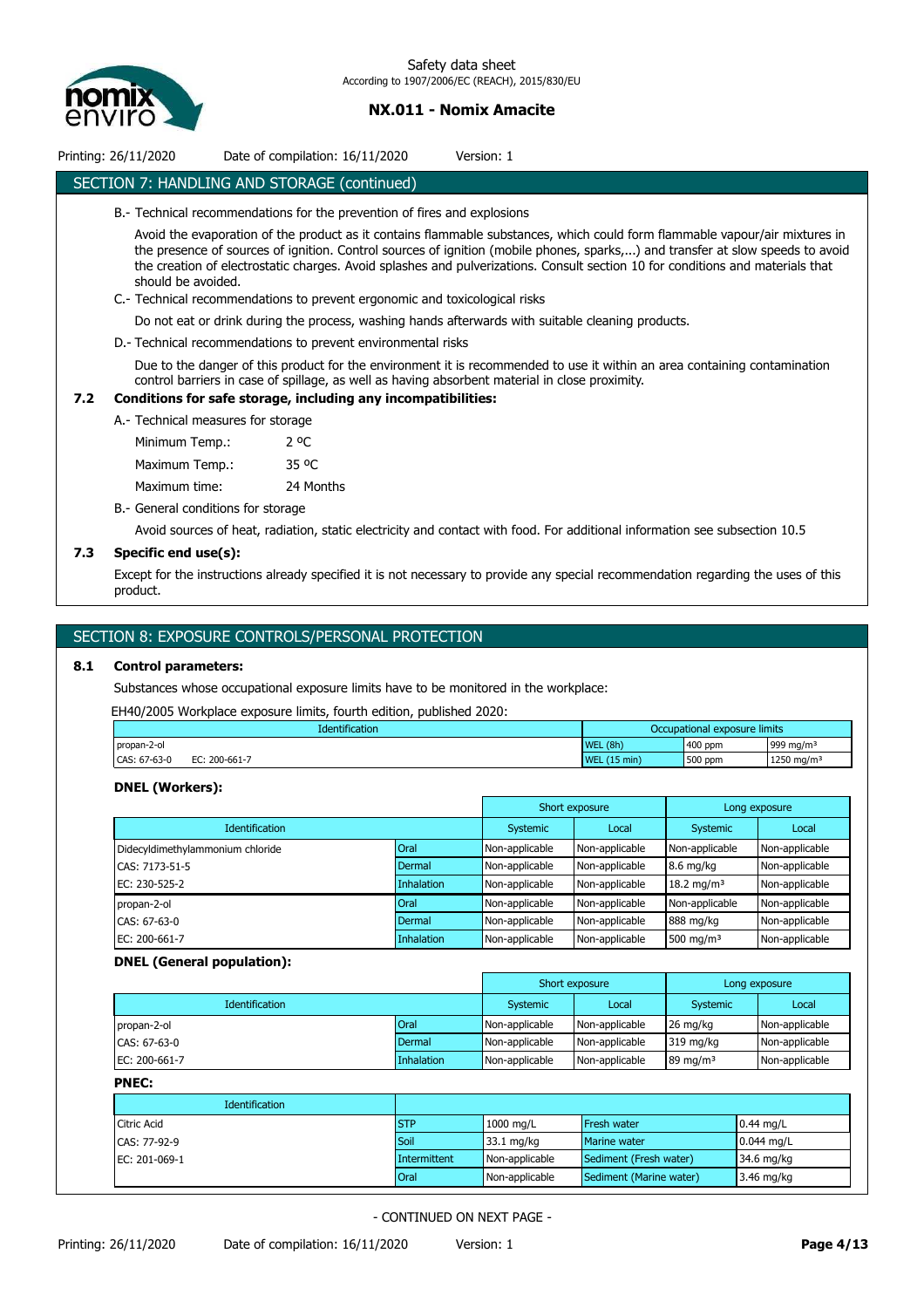

Printing: 26/11/2020 Date of compilation: 16/11/2020 Version: 1

# SECTION 8: EXPOSURE CONTROLS/PERSONAL PROTECTION (continued)

| Identification                   |              |                     |                         |               |
|----------------------------------|--------------|---------------------|-------------------------|---------------|
| Didecyldimethylammonium chloride | <b>STP</b>   | 0.595 mg/L          | Fresh water             | $0.002$ mg/L  |
| CAS: 7173-51-5                   | Soil         | $1.4 \text{ mg/kg}$ | Marine water            | $0.0002$ mg/L |
| EC: 230-525-2                    | Intermittent | 0.00029 mg/L        | Sediment (Fresh water)  | 2.82 mg/kg    |
|                                  | <b>Oral</b>  | Non-applicable      | Sediment (Marine water) | $0.28$ mg/kg  |
| propan-2-ol                      | <b>STP</b>   | 2251 mg/L           | <b>Fresh water</b>      | 140.9 mg/L    |
| CAS: 67-63-0                     | Soil         | 28 mg/kg            | Marine water            | 140.9 mg/L    |
| EC: 200-661-7                    | Intermittent | 140.9 mg/L          | Sediment (Fresh water)  | 552 mg/kg     |
|                                  | Oral         | $0.16$ g/kg         | Sediment (Marine water) | 552 mg/kg     |

## **8.2 Exposure controls:**

A.- General security and hygiene measures in the work place

As a preventative measure it is recommended to use basic Personal Protective Equipment, with the corresponding <<CE marking>> in accordance with Directive 89/686/EC. For more information on Personal Protective Equipment (storage, use, cleaning, maintenance, class of protection,…) consult the information leaflet provided by the manufacturer. For more information see subsection 7.1.

All information contained herein is a recommendation which needs some specification from the labour risk prevention services as it is not known whether the company has additional measures at its disposal.

## B.- Respiratory protection

| Pictogram                                                           | <b>PPE</b>                           | Labelling      | <b>CEN Standard</b> | Remarks                                                                                                                                                                       |
|---------------------------------------------------------------------|--------------------------------------|----------------|---------------------|-------------------------------------------------------------------------------------------------------------------------------------------------------------------------------|
| <b>Respectively</b><br>Mandatory<br>respiratory tract<br>protection | Filter mask for gases and<br>vapours | <b>CAT III</b> | EN 405:2002+A1:2010 | Replace when there is a taste or smell of the<br>contaminant inside the face mask. If the<br>contaminant comes with warnings it is<br>recommended to use isolation equipment. |

C.- Specific protection for the hands

| Pictogram                                                                | <b>PPE</b>                 | Labelling      | <b>CEN Standard</b> | Remarks                                          |
|--------------------------------------------------------------------------|----------------------------|----------------|---------------------|--------------------------------------------------|
| lψ<br><b>NN</b><br>$\blacktriangleright$<br>Mandatory hand<br>protection | Chemical protective gloves | <b>CAT III</b> | EN 420:2004+A1:2010 | Replace the gloves at any sign of deterioration. |

As the product is a mixture of several substances, the resistance of the glove material can not be calculated in advance with total reliability and has therefore to be checked prior to the application.

## D.- Ocular and facial protection

| Pictogram                            | <b>PPE</b>                                       | Labelling | <b>CEN Standard</b>             | <b>Remarks</b>                                                                                                                  |
|--------------------------------------|--------------------------------------------------|-----------|---------------------------------|---------------------------------------------------------------------------------------------------------------------------------|
| (ud)<br>Mandatory face<br>protection | Panoramic glasses against<br>splash/projections. | CAT II    | EN 166:2002<br>EN ISO 4007:2018 | Clean daily and disinfect periodically according to<br>the manufacturer's instructions. Use if there is a<br>risk of splashing. |

E.- Body protection

| Pictogram                                        | <b>PPE</b>                                                      | Labelling      | <b>CEN Standard</b>                                                                                                            | Remarks                                                                                        |
|--------------------------------------------------|-----------------------------------------------------------------|----------------|--------------------------------------------------------------------------------------------------------------------------------|------------------------------------------------------------------------------------------------|
| O<br>UV<br>Mandatory complete<br>body protection | Disposable clothing for<br>protection against chemical<br>risks | <b>CAT III</b> | EN 13034:2005+A1:2009<br>EN 168:2002<br>EN ISO 13982-<br>1:2004/A1:2010<br>EN ISO 6529:2013<br>EN ISO 6530:2005<br>EN 464:1994 | For professional use only. Clean periodically<br>according to the manufacturer's instructions. |
| Mandatory foot<br>protection                     | Safety footwear for<br>protection against chemical<br>risk      | <b>CAT III</b> | EN ISO 20345:2011<br>EN 13832-1:2019                                                                                           | Replace boots at any sign of deterioration.                                                    |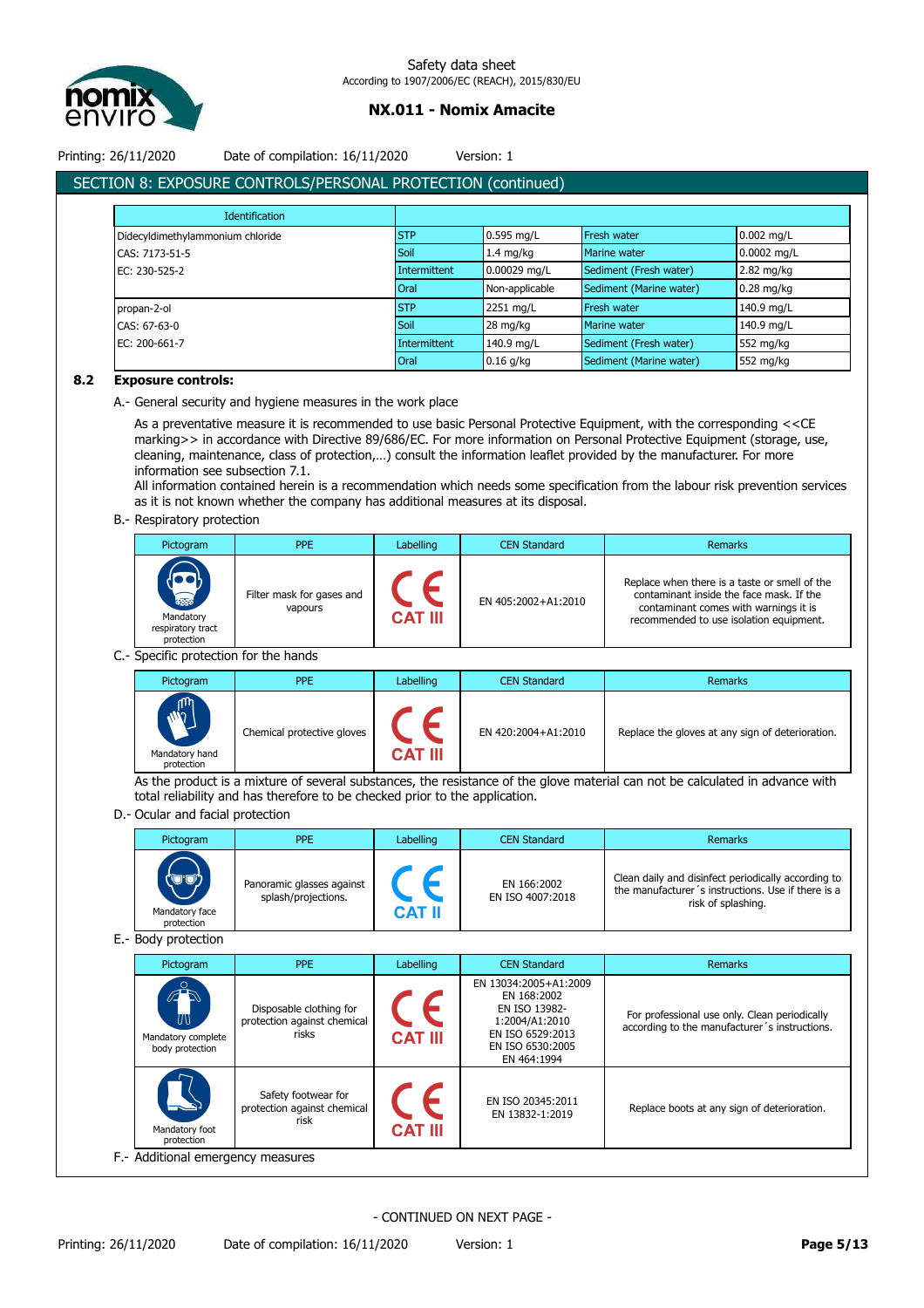

| Printing: 26/11/2020                                         |                                         | Date of compilation: 16/11/2020<br>Version: 1   |                                                    |                                                |  |  |  |  |
|--------------------------------------------------------------|-----------------------------------------|-------------------------------------------------|----------------------------------------------------|------------------------------------------------|--|--|--|--|
| SECTION 8: EXPOSURE CONTROLS/PERSONAL PROTECTION (continued) |                                         |                                                 |                                                    |                                                |  |  |  |  |
|                                                              | Emergency measure                       | <b>Standards</b>                                | Emergency measure                                  | <b>Standards</b>                               |  |  |  |  |
|                                                              | 鸁<br>Emergency shower                   | ANSI Z358-1<br>ISO 3864-1:2011, ISO 3864-4:2011 | $\overline{\mathbf{O}}$<br>ill<br>Eyewash stations | DIN 12 899<br>ISO 3864-1:2011, ISO 3864-4:2011 |  |  |  |  |
|                                                              | <b>Environmental exposure controls:</b> |                                                 |                                                    |                                                |  |  |  |  |

In accordance with the community legislation for the protection of the environment it is recommended to avoid environmental spillage of both the product and its container. For additional information see subsection 7.1.D **Volatile organic compounds:**

With regard to Directive 2010/75/EU, this product has the following characteristics:

| $V.O.C.$ (Supply):                 | 3.8 % weight                        |
|------------------------------------|-------------------------------------|
| V.O.C. density at 20 $^{\circ}$ C: | 45.92 kg/m <sup>3</sup> (45.92 g/L) |
| Average carbon number:             | 3                                   |
| Average molecular weight:          | $60.1$ g/mol                        |

## SECTION 9: PHYSICAL AND CHEMICAL PROPERTIES

# **9.1 Information on basic physical and chemical properties:** For complete information see the product datasheet. **Appearance:** Physical state at 20 °C: Liquid Appearance: Fluid Colour: Yellowish Odour: Characteristic Odour threshold: Non-applicable \* **Volatility:** Boiling point at atmospheric pressure: Non-applicable \* Vapour pressure at 20 °C: Non-applicable \* Vapour pressure at 50 °C: Non-applicable \* Evaporation rate at 20 °C: Non-applicable \* **Product description:** Density at 20 °C:  $1209.1 \text{ kg/m}^3$ Relative density at 20 °C: 1.209 Dynamic viscosity at 20 °C: Non-applicable \* Kinematic viscosity at 20 °C: Non-applicable \* Kinematic viscosity at 40 °C: Non-applicable \* Concentration: Non-applicable \* pH:  $\blacksquare$ Vapour density at 20 °C: Non-applicable \* Partition coefficient n-octanol/water 20 °C: Non-applicable \* Solubility in water at 20 °C: Solubility properties:  $\qquad \qquad$  Dispersible Decomposition temperature: Non-applicable \* Melting point/freezing point: Non-applicable \* Explosive properties: Non-applicable \* Oxidising properties: Non-applicable \* \*Not relevant due to the nature of the product, not providing information property of its hazards.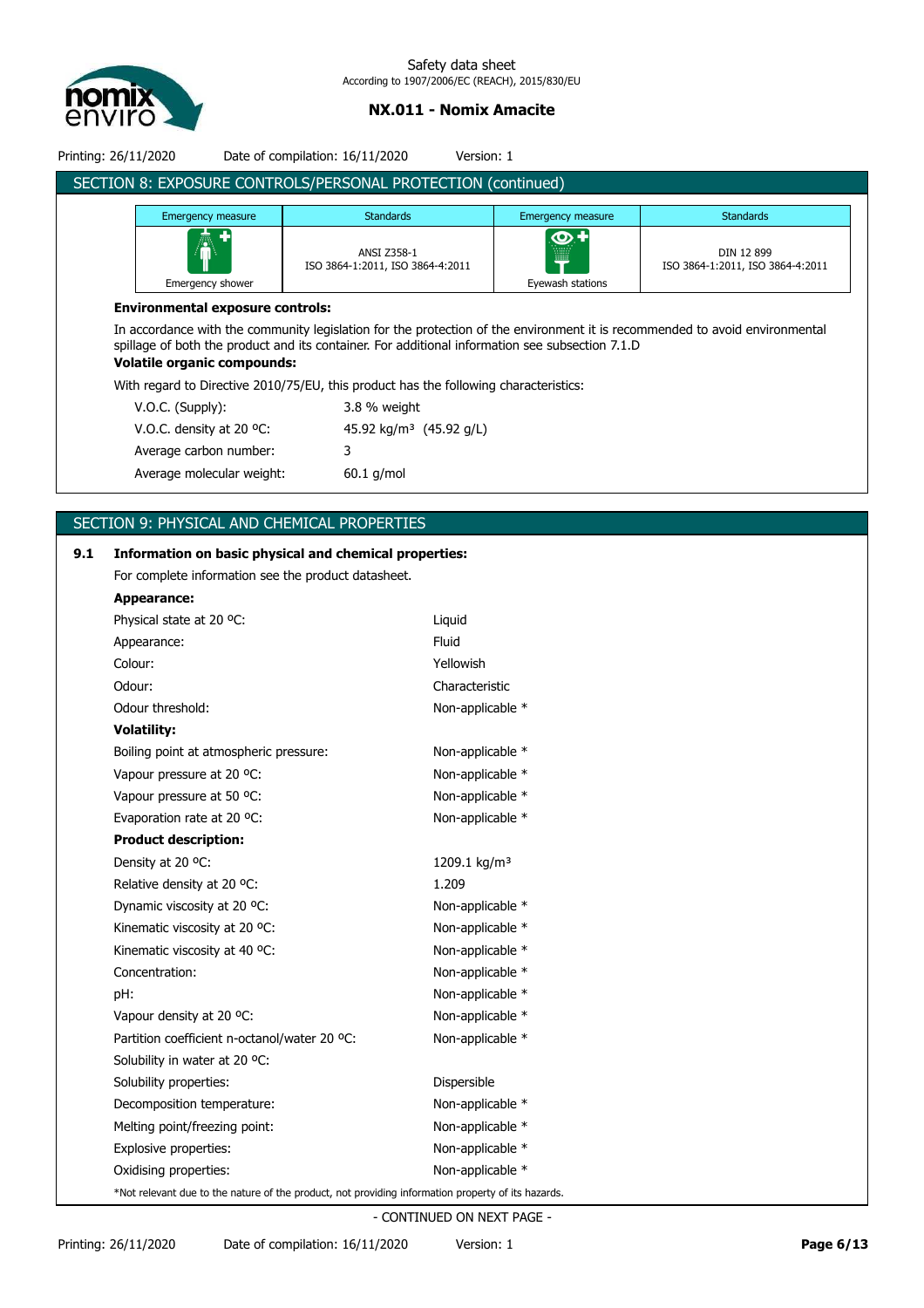

|     | Printing: 26/11/2020       | Date of compilation: 16/11/2020                                                                    | Version: 1       |  |
|-----|----------------------------|----------------------------------------------------------------------------------------------------|------------------|--|
|     |                            | SECTION 9: PHYSICAL AND CHEMICAL PROPERTIES (continued)                                            |                  |  |
|     | <b>Flammability:</b>       |                                                                                                    |                  |  |
|     | Flash Point:               |                                                                                                    | $>61$ °C         |  |
|     | Heat of combustion:        |                                                                                                    | Non-applicable * |  |
|     | Flammability (solid, gas): |                                                                                                    | Non-applicable * |  |
|     | Autoignition temperature:  |                                                                                                    | Non-applicable * |  |
|     | Lower flammability limit:  |                                                                                                    | Non-applicable * |  |
|     | Upper flammability limit:  |                                                                                                    | Non-applicable * |  |
|     | <b>Explosive:</b>          |                                                                                                    |                  |  |
|     | Lower explosive limit:     |                                                                                                    | Non-applicable * |  |
|     | Upper explosive limit:     |                                                                                                    | Non-applicable * |  |
| 9.2 | <b>Other information:</b>  |                                                                                                    |                  |  |
|     | Surface tension at 20 °C:  |                                                                                                    | Non-applicable * |  |
|     | Refraction index:          |                                                                                                    | Non-applicable * |  |
|     |                            | *Not relevant due to the nature of the product, not providing information property of its hazards. |                  |  |
|     |                            |                                                                                                    |                  |  |

# SECTION 10: STABILITY AND REACTIVITY

## **10.1 Reactivity:**

No hazardous reactions are expected because the product is stable under recommended storage conditions. See section 7.

### **10.2 Chemical stability:**

Chemically stable under the conditions of storage, handling and use.

### **10.3 Possibility of hazardous reactions:**

Under the specified conditions, hazardous reactions that lead to excessive temperatures or pressure are not expected.

## **10.4 Conditions to avoid:**

Applicable for handling and storage at room temperature:

| fiction<br>shock<br>and | with air<br>Contac    | :emperature<br>ю | Sunliaht   | .<br>Humidity     |
|-------------------------|-----------------------|------------------|------------|-------------------|
| Not<br>plicable<br>ann  | * applicable :<br>Not | Precaution       | Precaution | applicable<br>Noi |

## **10.5 Incompatible materials:**

| Acids                     | <b>Water</b>                  | materials<br>Oxidisina | : materials<br>Combustible    | Others                                             |
|---------------------------|-------------------------------|------------------------|-------------------------------|----------------------------------------------------|
| Not applicable<br>лісаріе | annlicable<br>uicable<br>งเวเ | Precaution             | Not applicable<br>10011 CODIE | bases<br>Avoia<br>l alkalis or<br>strona<br>$\sim$ |

### **10.6 Hazardous decomposition products:**

See subsection 10.3, 10.4 and 10.5 to find out the specific decomposition products. Depending on the decomposition conditions, complex mixtures of chemical substances can be released: carbon dioxide (CO2), carbon monoxide and other organic compounds.

# SECTION 11: TOXICOLOGICAL INFORMATION

## **11.1 Information on toxicological effects:**

The experimental information related to the toxicological properties of the product itself is not available

### **Dangerous health implications:**

In case of exposure that is repetitive, prolonged or at concentrations higher than the recommended occupational exposure limits, adverse effects on health may result, depending on the means of exposure:

- A- Ingestion (acute effect):
	- Acute toxicity : Based on available data, the classification criteria are not met, however, it contains substances classified as dangerous for consumption. For more information see section 3.
	- Corrosivity/Irritability: Corrosive product, if it is swallowed causes burns destroying the tissues. For more information about secondary effects from skin contact see section 2.
- B- Inhalation (acute effect):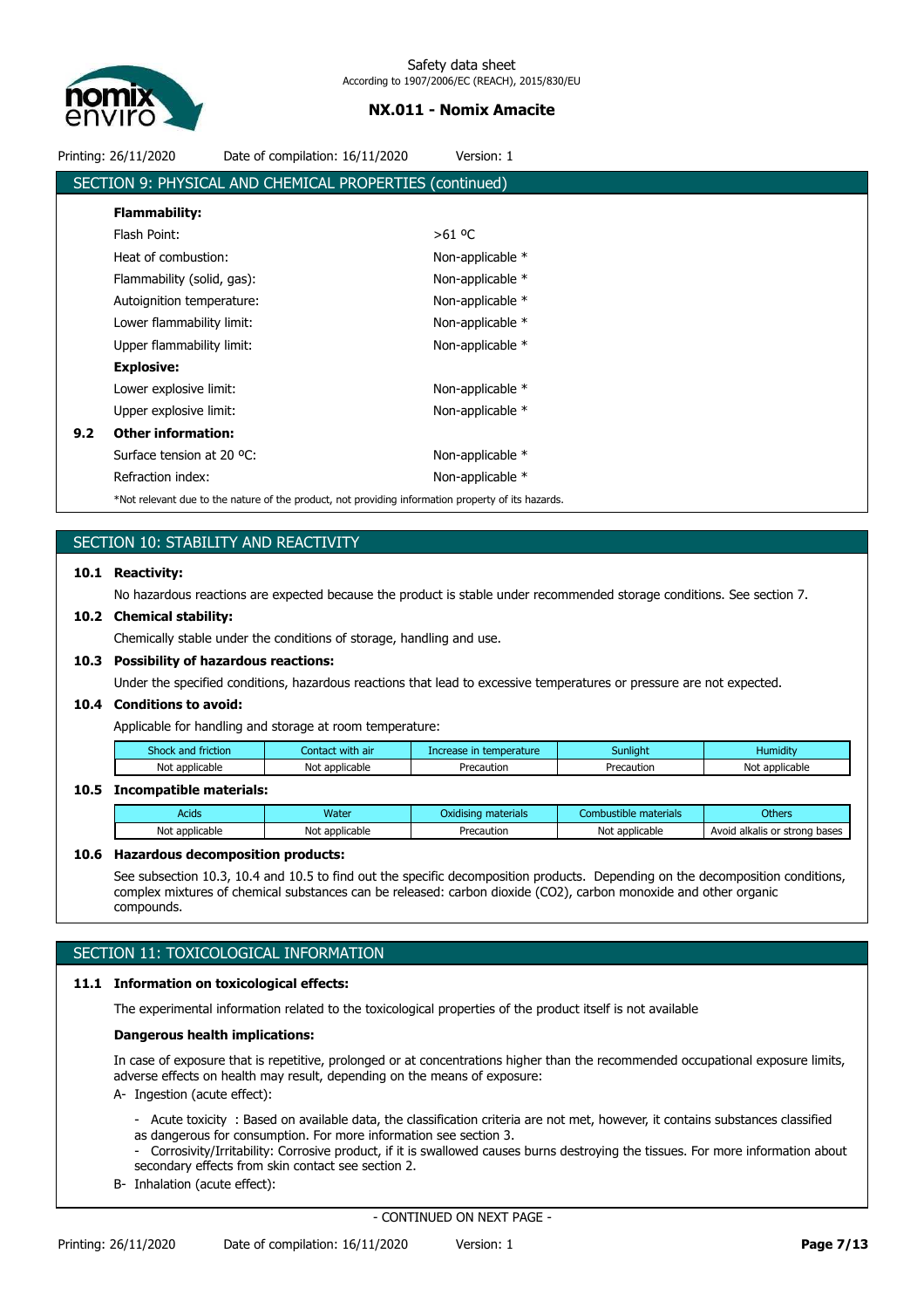

| Printing: 26/11/2020                | Date of compilation: 16/11/2020                                                                                                                                                                                                                                                                                                                                                                                                                                                                                                                                                                                                                                  | Version: 1 |                        |                  |        |
|-------------------------------------|------------------------------------------------------------------------------------------------------------------------------------------------------------------------------------------------------------------------------------------------------------------------------------------------------------------------------------------------------------------------------------------------------------------------------------------------------------------------------------------------------------------------------------------------------------------------------------------------------------------------------------------------------------------|------------|------------------------|------------------|--------|
|                                     | SECTION 11: TOXICOLOGICAL INFORMATION (continued)                                                                                                                                                                                                                                                                                                                                                                                                                                                                                                                                                                                                                |            |                        |                  |        |
| tract                               | - Acute toxicity: Based on available data, the classification criteria are not met, as it does not contain substances classified<br>as dangerous for inhalation. For more information see section 3.<br>- Corrosivity/Irritability: Prolonged inhalation of the product is corrosive to mucous membranes and the upper respiratory                                                                                                                                                                                                                                                                                                                               |            |                        |                  |        |
|                                     | C- Contact with the skin and the eyes (acute effect):                                                                                                                                                                                                                                                                                                                                                                                                                                                                                                                                                                                                            |            |                        |                  |        |
|                                     | - Contact with the skin: Above all, skin contact may occur as fabrics of all thicknesses can be destroyed, resulting in burns.<br>For more information on the secondary effects see section 2.<br>- Contact with the eyes: Produces serious eye damage after contact.<br>D- CMR effects (carcinogenicity, mutagenicity and toxicity to reproduction):                                                                                                                                                                                                                                                                                                            |            |                        |                  |        |
|                                     | - Carcinogenicity: Based on available data, the classification criteria are not met, as it does not contain substances classified<br>as dangerous for the effects mentioned. For more information see section 3.<br>IARC: propan-2-ol (3)<br>- Mutagenicity: Based on available data, the classification criteria are not met, as it does not contain substances classified as<br>dangerous for this effect. For more information see section 3.<br>- Reproductive toxicity: Based on available data, the classification criteria are not met, as it does not contain substances<br>classified as dangerous for this effect. For more information see section 3. |            |                        |                  |        |
| E- Sensitizing effects:             |                                                                                                                                                                                                                                                                                                                                                                                                                                                                                                                                                                                                                                                                  |            |                        |                  |        |
|                                     | - Respiratory: Based on available data, the classification criteria are not met, as it does not contain substances classified as<br>dangerous with sensitising effects. For more information see section 3.<br>- Cutaneous: Based on available data, the classification criteria are not met, as it does not contain substances classified as<br>dangerous for this effect. For more information see section 3.<br>F- Specific target organ toxicity (STOT) - single exposure:                                                                                                                                                                                   |            |                        |                  |        |
|                                     | Based on available data, the classification criteria are not met. However, it contains substances classified as dangerous for<br>inhalation. For more information see section 3.                                                                                                                                                                                                                                                                                                                                                                                                                                                                                 |            |                        |                  |        |
|                                     | G- Specific target organ toxicity (STOT)-repeated exposure:                                                                                                                                                                                                                                                                                                                                                                                                                                                                                                                                                                                                      |            |                        |                  |        |
| <b>Other information:</b>           | - Specific target organ toxicity (STOT)-repeated exposure: Based on available data, the classification criteria are not met, as<br>it does not contain substances classified as dangerous for this effect. For more information see section 3.<br>- Skin: Based on available data, the classification criteria are not met, as it does not contain substances classified as<br>dangerous for this effect. For more information see section 3.<br>H- Aspiration hazard:<br>Based on available data, the classification criteria are not met, as it does not contain substances classified as dangerous for<br>this effect. For more information see section 3.    |            |                        |                  |        |
|                                     |                                                                                                                                                                                                                                                                                                                                                                                                                                                                                                                                                                                                                                                                  |            |                        |                  |        |
| Non-applicable                      |                                                                                                                                                                                                                                                                                                                                                                                                                                                                                                                                                                                                                                                                  |            |                        |                  |        |
|                                     | Specific toxicology information on the substances:                                                                                                                                                                                                                                                                                                                                                                                                                                                                                                                                                                                                               |            |                        |                  |        |
|                                     | Identification                                                                                                                                                                                                                                                                                                                                                                                                                                                                                                                                                                                                                                                   |            |                        | Acute toxicity   | Genus  |
| Alcohol ethoxylated (C9-C11) (6 EO) |                                                                                                                                                                                                                                                                                                                                                                                                                                                                                                                                                                                                                                                                  |            | LD50 oral              | 500 mg/kg (ATEi) |        |
| CAS: 68439-46-3                     |                                                                                                                                                                                                                                                                                                                                                                                                                                                                                                                                                                                                                                                                  |            | LD50 dermal            | >2000 mg/kg      |        |
| EC: 614-482-0                       |                                                                                                                                                                                                                                                                                                                                                                                                                                                                                                                                                                                                                                                                  |            | LC50 inhalation        | $>20$ mg/L (4 h) |        |
| Citric Acid                         |                                                                                                                                                                                                                                                                                                                                                                                                                                                                                                                                                                                                                                                                  |            | LD50 oral              | 5400 mg/kg       | Rat    |
| CAS: 77-92-9                        |                                                                                                                                                                                                                                                                                                                                                                                                                                                                                                                                                                                                                                                                  |            | LD50 dermal            | >2000 mg/kg      |        |
| EC: 201-069-1                       |                                                                                                                                                                                                                                                                                                                                                                                                                                                                                                                                                                                                                                                                  |            | <b>LC50</b> inhalation | >5 mg/L (4 h)    |        |
| Didecyldimethylammonium chloride    |                                                                                                                                                                                                                                                                                                                                                                                                                                                                                                                                                                                                                                                                  |            | LD50 oral              | 238 mg/kg        | Rat    |
| CAS: 7173-51-5                      |                                                                                                                                                                                                                                                                                                                                                                                                                                                                                                                                                                                                                                                                  |            | LD50 dermal            | 3342 mg/kg       | Rabbit |
| EC: 230-525-2                       |                                                                                                                                                                                                                                                                                                                                                                                                                                                                                                                                                                                                                                                                  |            | <b>LC50</b> inhalation | >5 mg/L (4 h)    |        |
| propan-2-ol                         |                                                                                                                                                                                                                                                                                                                                                                                                                                                                                                                                                                                                                                                                  |            | LD50 oral              | 5280 mg/kg       | Rat    |

# **Acute Toxicity Estimate (ATE mix):**

|             | ATE mix                             | Ingredient(s) of unknown toxicity |
|-------------|-------------------------------------|-----------------------------------|
| <b>Oral</b> | 2136.07 mg/kg (Calculation method)  | $0\%$                             |
| Dermal      | >2000 mg/kg (Calculation method)    | Non-applicable                    |
| Inhalation  | >20 mg/L (4 h) (Calculation method) | Non-applicable                    |

CAS: 67-63-0 **CAS: 200 CAS: 67-63-0** Rat EC: 200-661-7 **Ration** Ration **72.6 mg/L (4 h)** Ration **72.6 mg/L (4 h)** Ration **Ration** Ration **Ration** Ration **Ration** Ration **Ration** Ration **Ration** Ration **Ration** Ration **Ration** Ration **Ration** Ration **Ration** Ratio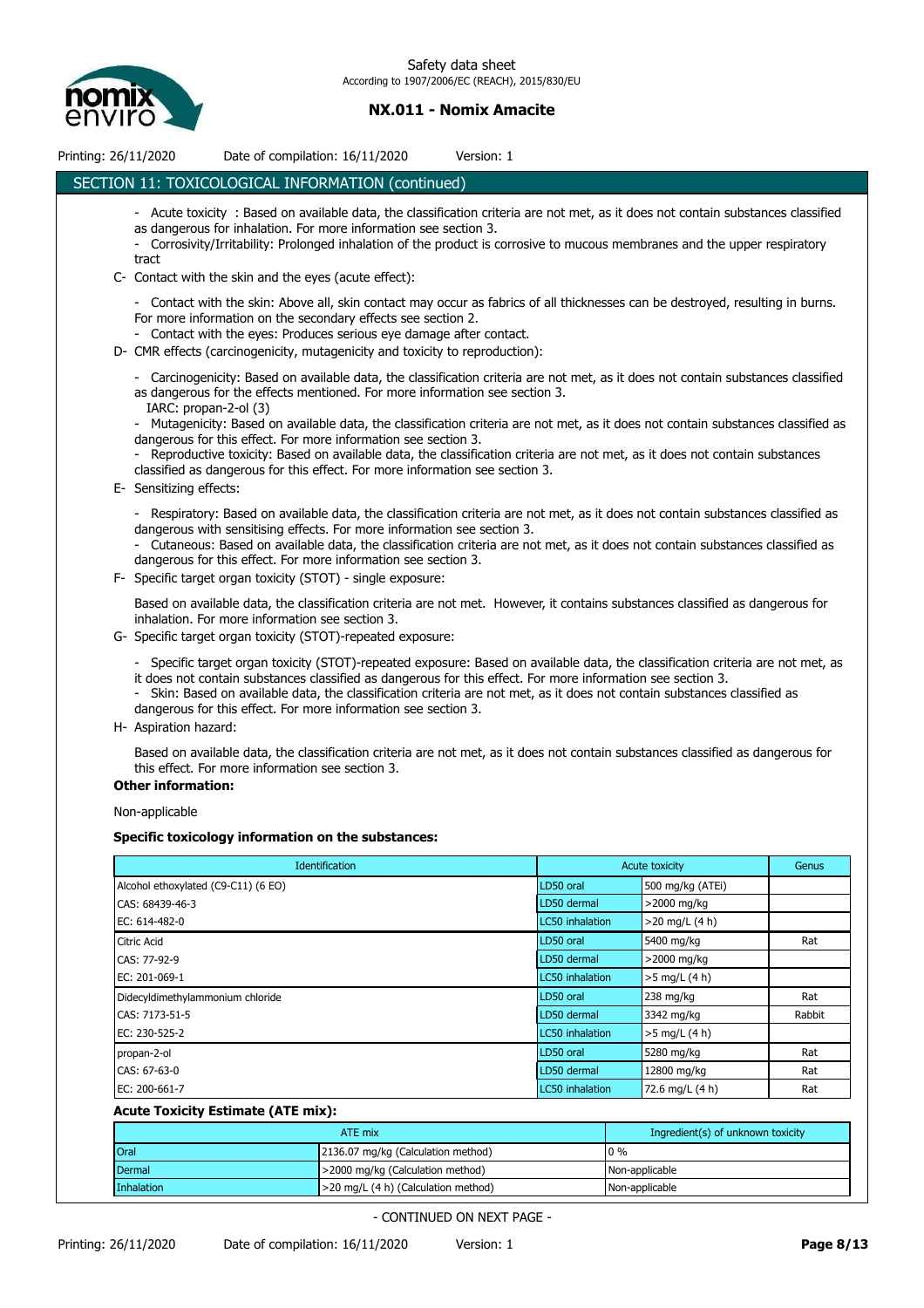

Printing: 26/11/2020 Date of compilation: 16/11/2020 Version: 1

# SECTION 12: ECOLOGICAL INFORMATION

The experimental information related to the eco-toxicological properties of the product itself is not available

## **12.1 Toxicity:**

| <b>Identification</b>               | <b>Acute toxicity</b> |                     | <b>Species</b>                  | Genus       |
|-------------------------------------|-----------------------|---------------------|---------------------------------|-------------|
| Citric Acid                         | <b>LC50</b>           | 1516 mg/L (96 h)    | Lepomis macrochirus             | Fish        |
| CAS: 77-92-9                        | EC <sub>50</sub>      | 160 mg/L (48 h)     | N/A                             | Crustacean  |
| EC: 201-069-1                       | <b>EC50</b>           | Non-applicable      |                                 |             |
| Didecyldimethylammonium chloride    | <b>LC50</b>           | 0.032 mg/L (96 h)   | Pimephales promelas             | <b>Fish</b> |
| CAS: 7173-51-5                      | <b>EC50</b>           | 0.062 mg/L (48 h)   | Daphnia magna                   | Crustacean  |
| EC: 230-525-2                       | <b>EC50</b>           | $0.026$ mg/L (96 h) | Pseudokirchneriella subcapitata | Algae       |
| propan-2-ol                         | <b>LC50</b>           | 9640 mg/L (96 h)    | Pimephales promelas             | Fish        |
| CAS: 67-63-0                        | <b>EC50</b>           | 13299 mg/L (48 h)   | Daphnia magna                   | Crustacean  |
| EC: 200-661-7                       | <b>EC50</b>           | 1000 mg/L (72 h)    | Scenedesmus subspicatus         | Algae       |
| Alcohol ethoxylated (C9-C11) (6 EO) | <b>LC50</b>           | 6 mg/L (96 h)       | N/A                             | Fish        |
| CAS: 68439-46-3                     | EC <sub>50</sub>      | 5.3 mg/L (48 h)     | N/A                             | Crustacean  |
| EC: 614-482-0                       | <b>EC50</b>           | Non-applicable      |                                 |             |

# **12.2 Persistence and degradability:**

| <b>Identification</b>               | Degradability    |                 | Biodegradability |                |
|-------------------------------------|------------------|-----------------|------------------|----------------|
| Citric Acid                         | <b>BOD5</b>      | Non-applicable  | Concentration    | $10$ mg/L      |
| CAS: 77-92-9                        | <b>COD</b>       | Non-applicable  | Period           | 28 days        |
| EC: 201-069-1                       | BOD5/COD         | Non-applicable  | % Biodegradable  | 97 %           |
| Didecyldimethylammonium chloride    | <b>BOD5</b>      | Non-applicable  | Concentration    | 100 mg/L       |
| CAS: 7173-51-5                      | <b>COD</b>       | Non-applicable  | Period           | 28 days        |
| EC: 230-525-2                       | BOD5/COD         | Non-applicable  | % Biodegradable  | $0\%$          |
| propan-2-ol                         | BOD <sub>5</sub> | $1.19$ g $OZ/q$ | Concentration    | 100 mg/L       |
| CAS: 67-63-0                        | <b>COD</b>       | $2.23$ g $O2/q$ | Period           | 14 days        |
| EC: 200-661-7                       | BOD5/COD         | 0.53            | % Biodegradable  | 86 %           |
| Alcohol ethoxylated (C9-C11) (6 EO) | <b>BOD5</b>      | Non-applicable  | Concentration    | Non-applicable |
| CAS: 68439-46-3                     | <b>COD</b>       | Non-applicable  | Period           | 28 days        |
| EC: 614-482-0                       | BOD5/COD         | Non-applicable  | % Biodegradable  | 60 %           |

## **12.3 Bioaccumulative potential:**

| Identification                   |            | <b>Bioaccumulation potential</b> |  |  |
|----------------------------------|------------|----------------------------------|--|--|
| <b>Citric Acid</b>               | <b>BCF</b> | د                                |  |  |
| CAS: 77-92-9                     | Pow Log    | $-1.55$                          |  |  |
| EC: 201-069-1                    | Potential  | Low                              |  |  |
| Didecyldimethylammonium chloride | <b>BCF</b> | 171                              |  |  |
| CAS: 7173-51-5                   | Pow Log    | 2.59                             |  |  |
| EC: 230-525-2                    | Potential  | Moderate                         |  |  |
| propan-2-ol                      | <b>BCF</b> | 3                                |  |  |
| CAS: 67-63-0                     | Pow Log    | 0.05                             |  |  |
| EC: 200-661-7                    | Potential  | Low                              |  |  |

# **12.4 Mobility in soil:**

|                   | Absorption/desorption                 |              | Volatility                      |  |
|-------------------|---------------------------------------|--------------|---------------------------------|--|
| <b>Koc</b>        | Non-applicable                        | <b>Henry</b> | Non-applicable                  |  |
| <b>Conclusion</b> | Non-applicable                        | Dry soil     | Non-applicable                  |  |
| Surface tension   | 2.045E-2 N/m (350.93<br>$^{\circ}$ C) | Moist soil   | Non-applicable                  |  |
| <b>Koc</b>        | 1.5                                   | Henry        | 8.207E-1 Pa·m <sup>3</sup> /mol |  |
| <b>Conclusion</b> | Very High                             | Dry soil     | Yes                             |  |
| Surface tension   | 2.24E-2 N/m (25 °C)                   | Moist soil   | Yes                             |  |
|                   |                                       |              |                                 |  |

# **12.5 Results of PBT and vPvB assessment:**

Product fails to meet PBT/vPvB criteria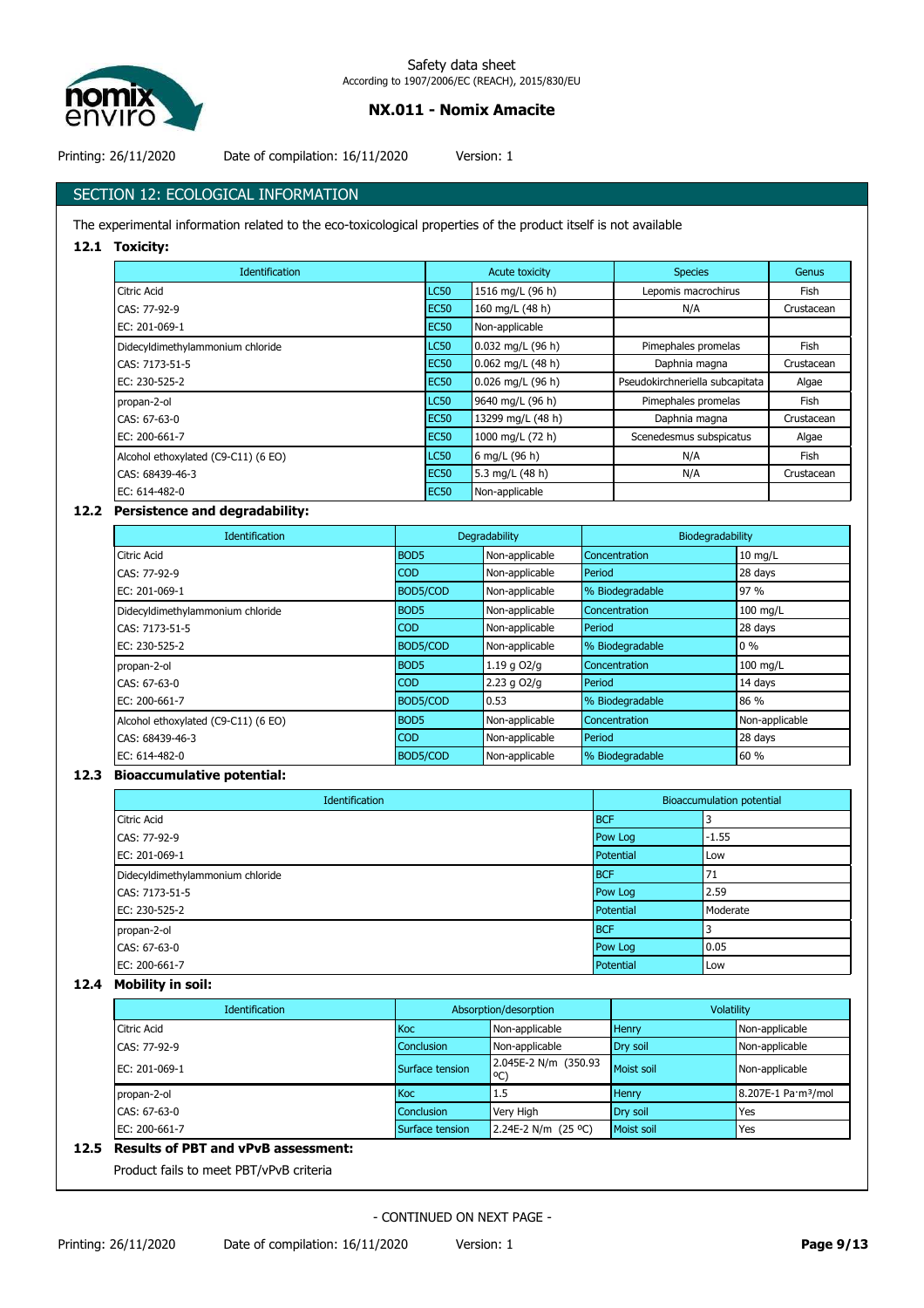

Printing: 26/11/2020 Date of compilation: 16/11/2020 Version: 1

# SECTION 12: ECOLOGICAL INFORMATION (continued)

# **12.6 Other adverse effects:**

Not described

# SECTION 13: DISPOSAL CONSIDERATIONS

# **13.1 Waste treatment methods:**

| Code      | <b>Description</b> | Waste class (Regulation (EU) No<br>1357/2014) |
|-----------|--------------------|-----------------------------------------------|
| 20 01 19* | Pesticides         | Dangerous                                     |

## **Type of waste (Regulation (EU) No 1357/2014):**

HP14 Ecotoxic, HP6 Acute Toxicity, HP8 Corrosive

## **Waste management (disposal and evaluation):**

Consult the authorized waste service manager on the assessment and disposal operations in accordance with Annex 1 and Annex 2 (Directive 2008/98/EC, The Waste Regulations 2011, 2011 No. 988). As under 15 01 (2014/955/EU) of the code and in case the container has been in direct contact with the product, it will be processed the same way as the actual product. Otherwise, it will be processed as non-dangerous residue. We do not recommended disposal down the drain. See paragraph 6.2.

## **Regulations related to waste management:**

In accordance with Annex II of Regulation (EC) No 1907/2006 (REACH) the community or state provisions related to waste management are stated

Community legislation: Directive 2008/98/EC, 2014/955/EU, Regulation (EU) No 1357/2014

## SECTION 14: TRANSPORT INFORMATION

**Transport of dangerous goods by land:**

| With regard to ADR 2019 and RID 2019:      |  |                                                                                |                                         |  |  |
|--------------------------------------------|--|--------------------------------------------------------------------------------|-----------------------------------------|--|--|
|                                            |  | 14.1 UN number:                                                                | UN1903                                  |  |  |
|                                            |  | 14.2 UN proper shipping name:                                                  | DISINFECTANT, LIQUID, CORROSIVE, N.O.S. |  |  |
| $\mathbf{\mathbf{\mathbf{\mathbf{\Psi}}}}$ |  |                                                                                | (Didecyldimethylammonium chloride)      |  |  |
|                                            |  | 14.3 Transport hazard class(es):                                               | 8                                       |  |  |
|                                            |  | Labels:                                                                        | 8                                       |  |  |
|                                            |  | 14.4 Packing group:                                                            | Н                                       |  |  |
|                                            |  | 14.5 Environmental hazards:                                                    | Yes                                     |  |  |
|                                            |  | 14.6 Special precautions for user                                              |                                         |  |  |
|                                            |  | Special regulations:                                                           | 274                                     |  |  |
|                                            |  | Tunnel restriction code:                                                       | F                                       |  |  |
|                                            |  | Physico-Chemical properties:                                                   | see section 9                           |  |  |
|                                            |  | Limited quantities:                                                            | 1 <sub>L</sub>                          |  |  |
|                                            |  | 14.7 Transport in bulk according<br>to Annex II of Marpol and<br>the IBC Code: | Non-applicable                          |  |  |
| Transport of dangerous goods by sea:       |  |                                                                                |                                         |  |  |
| With regard to IMDG 39-18:                 |  |                                                                                |                                         |  |  |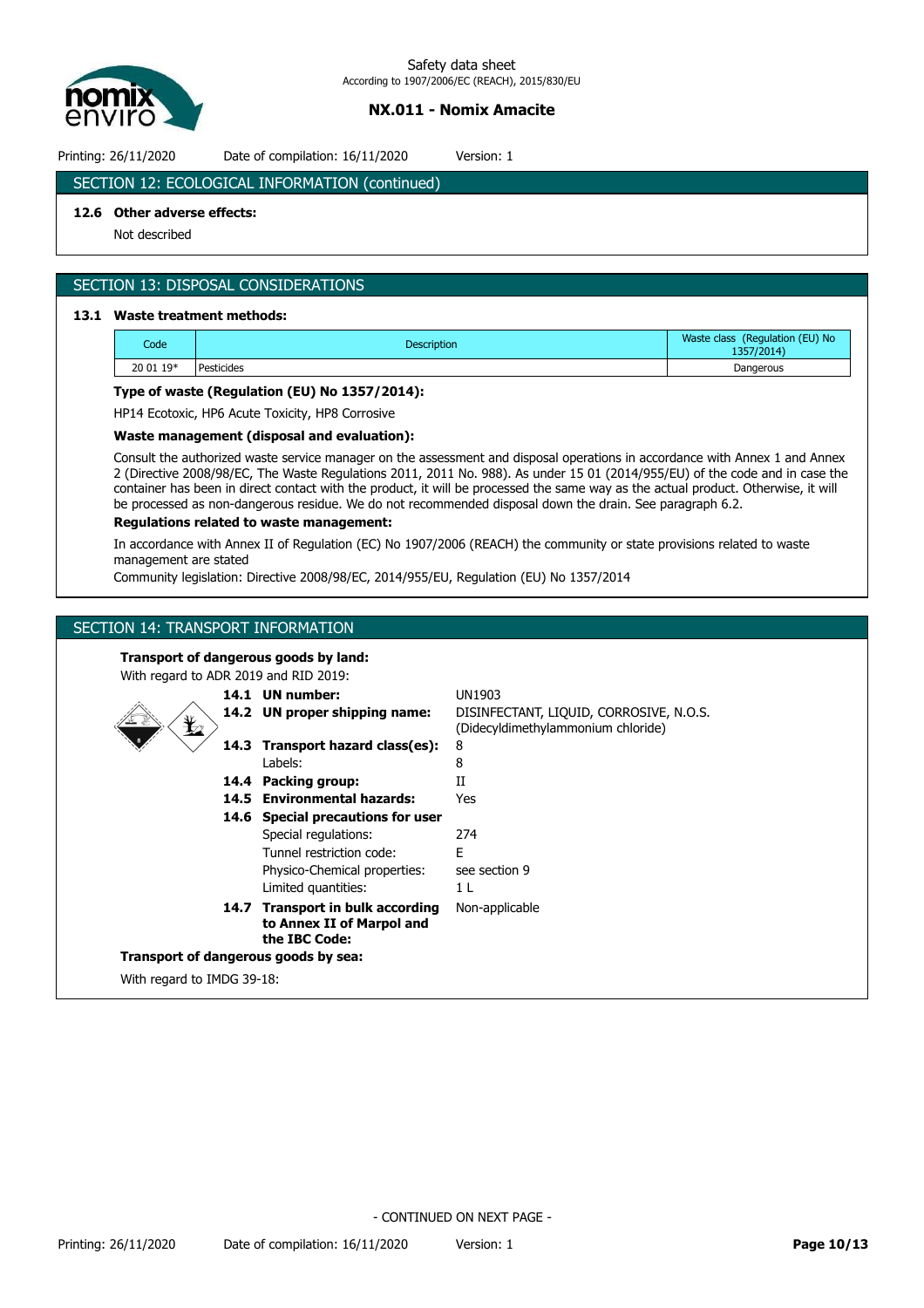

| Printing: 26/11/2020                 |      | Date of compilation: 16/11/2020                                                                                                                      | Version: 1                                                                                          |  |  |  |
|--------------------------------------|------|------------------------------------------------------------------------------------------------------------------------------------------------------|-----------------------------------------------------------------------------------------------------|--|--|--|
|                                      |      | SECTION 14: TRANSPORT INFORMATION (continued)                                                                                                        |                                                                                                     |  |  |  |
|                                      | 14.3 | 14.1 UN number:<br>14.2 UN proper shipping name:<br>Transport hazard class(es):                                                                      | <b>UN1903</b><br>DISINFECTANT, LIQUID, CORROSIVE, N.O.S.<br>(Didecyldimethylammonium chloride)<br>8 |  |  |  |
|                                      |      | Labels:<br>14.4 Packing group:<br>14.5 Marine pollutant:                                                                                             | 8<br>$_{\rm II}$<br>Yes                                                                             |  |  |  |
|                                      |      | 14.6 Special precautions for user<br>Special regulations:<br>EmS Codes:<br>Physico-Chemical properties:<br>Limited quantities:<br>Segregation group: | 274<br>$F-A, S-B$<br>see section 9<br>1 <sub>L</sub><br>Non-applicable                              |  |  |  |
|                                      |      | 14.7 Transport in bulk according<br>to Annex II of Marpol and<br>the IBC Code:                                                                       | Non-applicable                                                                                      |  |  |  |
| Transport of dangerous goods by air: |      |                                                                                                                                                      |                                                                                                     |  |  |  |
| With regard to IATA/ICAO 2020:       |      |                                                                                                                                                      |                                                                                                     |  |  |  |
|                                      |      | 14.1 UN number:<br>14.2 UN proper shipping name:                                                                                                     | <b>UN1903</b><br>DISINFECTANT, LIQUID, CORROSIVE, N.O.S.<br>(Didecyldimethylammonium chloride)      |  |  |  |
|                                      |      | 14.3 Transport hazard class(es):<br>Labels:                                                                                                          | 8<br>8                                                                                              |  |  |  |
|                                      |      | 14.4 Packing group:<br>14.5 Environmental hazards:<br>14.6 Special precautions for user<br>Physico-Chemical properties:                              | $\rm II$<br>Yes<br>see section 9                                                                    |  |  |  |
|                                      |      | 14.7 Transport in bulk according<br>to Annex II of Marpol and<br>the IBC Code:                                                                       | Non-applicable                                                                                      |  |  |  |

# SECTION 15: REGULATORY INFORMATION

**15.1 Safety, health and environmental regulations/legislation specific for the substance or mixture:**

Regulation (EC) No 528/2012: contains a preservative to protect the initial properties of the treated article. Contains Didecyldimethylammonium chloride.

Candidate substances for authorisation under the Regulation (EC) No 1907/2006 (REACH): Non-applicable

Substances included in Annex XIV of REACH ("Authorisation List") and sunset date: Non-applicable

Regulation (EC) No 1005/2009, about substances that deplete the ozone layer: Non-applicable

Article 95, REGULATION (EU) No 528/2012: Citric Acid (Product-type 2) ; Didecyldimethylammonium chloride (Product-type 1, 2, 3, 4, 6, 8, 10, 11, 12) ; propan-2-ol (Product-type 1, 2, 4)

REGULATION (EU) No 649/2012, in relation to the import and export of hazardous chemical products: Contains Didecyldimethylammonium chloride

### **Seveso III:**

| Section | <b>Description</b>                | Lower-tier<br>requirements | Upper-tier<br>requirements |
|---------|-----------------------------------|----------------------------|----------------------------|
| --      | . HAZARDS<br><b>ENVIRONMENTAL</b> | 100                        | 200                        |

**Limitations to commercialisation and the use of certain dangerous substances and mixtures (Annex XVII REACH, etc ….):**

Non-applicable

### **Specific provisions in terms of protecting people or the environment:**

It is recommended to use the information included in this safety data sheet as a basis for conducting workplace-specific risk assessments in order to establish the necessary risk prevention measures for the handling, use, storage and disposal of this product.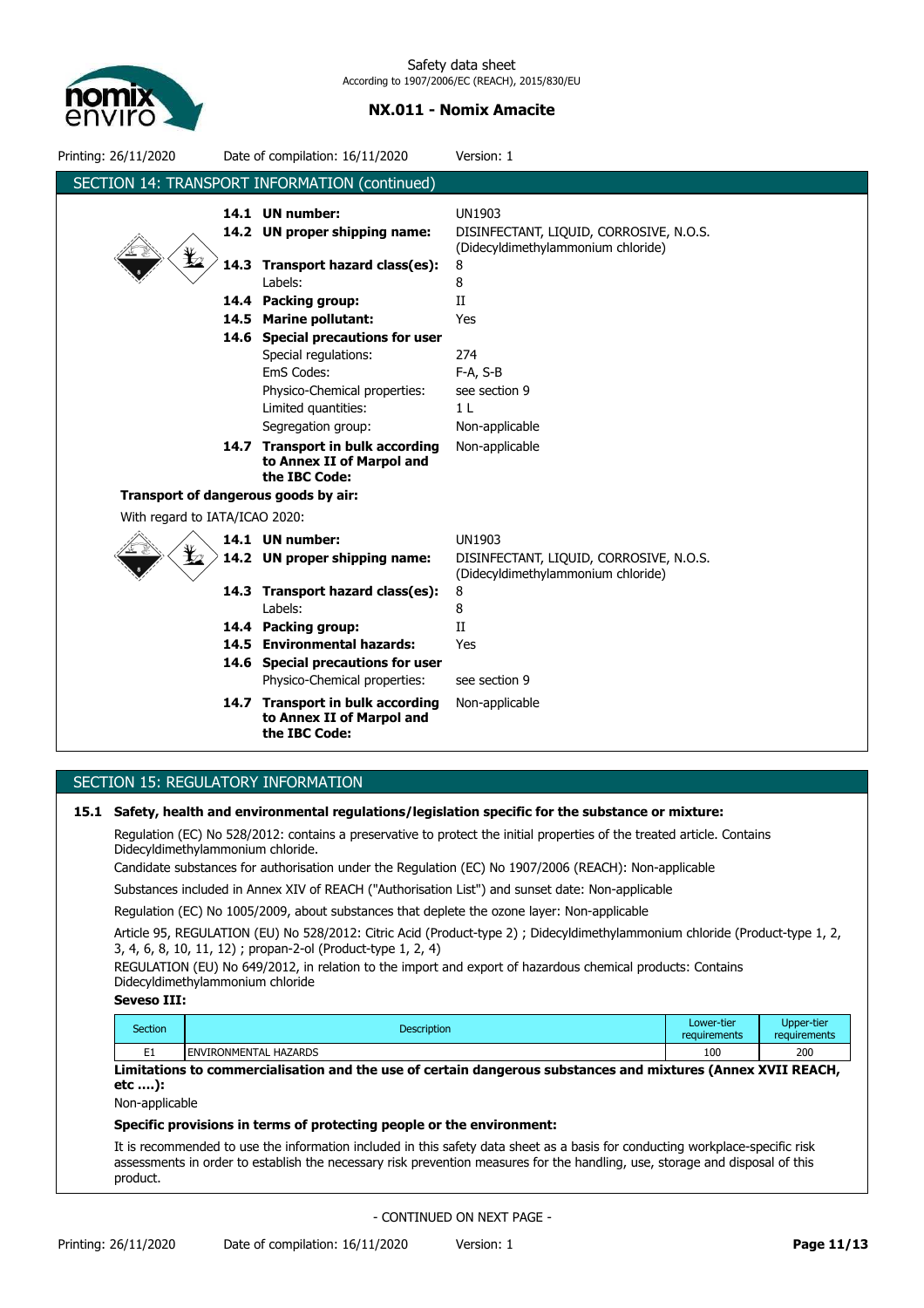

Printing: 26/11/2020 Date of compilation: 16/11/2020 Version: 1

## SECTION 15: REGULATORY INFORMATION (continued)

## **Other legislation:**

The Carriage of Dangerous Goods and Use of Transportable Pressure Equipment Regulations 2009 (CDG 2009), SI 2009 No 1348 The Carriage of Dangerous Goods and Use of Transportable Pressure Equipment (Amendment) Regulations 2011, 2011 No. 1885 Control of Substances Hazardous to Health Regulations 2002 (as amended)

EH40/2005 Workplace exposure limits

The Waste Regulations 2011, 2011 No. 988

Regulation (EU) No 528/2012 of the European Parliament and of the Council of 22 May 2012 concerning the making available on the market and use of biocidal products

## **15.2 Chemical safety assessment:**

The supplier has not carried out evaluation of chemical safety.

## SECTION 16: OTHER INFORMATION

### **Legislation related to safety data sheets:**

This safety data sheet has been designed in accordance with ANNEX II-Guide to the compilation of safety data sheets of Regulation (EC) No 1907/2006 (Regulation (EC) No 2015/830)

## **Modifications related to the previous Safety Data Sheet which concerns the ways of managing risks.:** Non-applicable

## **Texts of the legislative phrases mentioned in section 2:**

H318: Causes serious eye damage.

H400: Very toxic to aquatic life.

H412: Harmful to aquatic life with long lasting effects.

H314: Causes severe skin burns and eye damage.

## **Texts of the legislative phrases mentioned in section 3:**

The phrases indicated do not refer to the product itself; they are present merely for informative purposes and refer to the individual components which appear in section 3

## **CLP Regulation (EC) No 1272/2008:**

Acute Tox. 3: H301 - Toxic if swallowed.

Acute Tox. 4: H302 - Harmful if swallowed.

Aquatic Acute 1: H400 - Very toxic to aquatic life. Aquatic Chronic 2: H411 - Toxic to aquatic life with long lasting effects.

Eye Dam. 1: H318 - Causes serious eye damage.

Eye Irrit. 2: H319 - Causes serious eye irritation.

Flam. Lig. 2: H225 - Highly flammable liquid and vapour.

Skin Corr. 1B: H314 - Causes severe skin burns and eye damage.

STOT SE 3: H336 - May cause drowsiness or dizziness.

### **Classification procedure:**

Eye Dam. 1: Calculation method Aquatic Acute 1: Calculation method Aquatic Chronic 3: Calculation method Skin Corr. 1B: Calculation method

### **Advice related to training:**

Minimal training is recommended in order to prevent industrial risks for staff using this product and to facilitate their comprehension and interpretation of this safety data sheet, as well as the label on the product.

### **Principal bibliographical sources:**

http://echa.europa.eu

http://eur-lex.europa.eu

**Abbreviations and acronyms:**